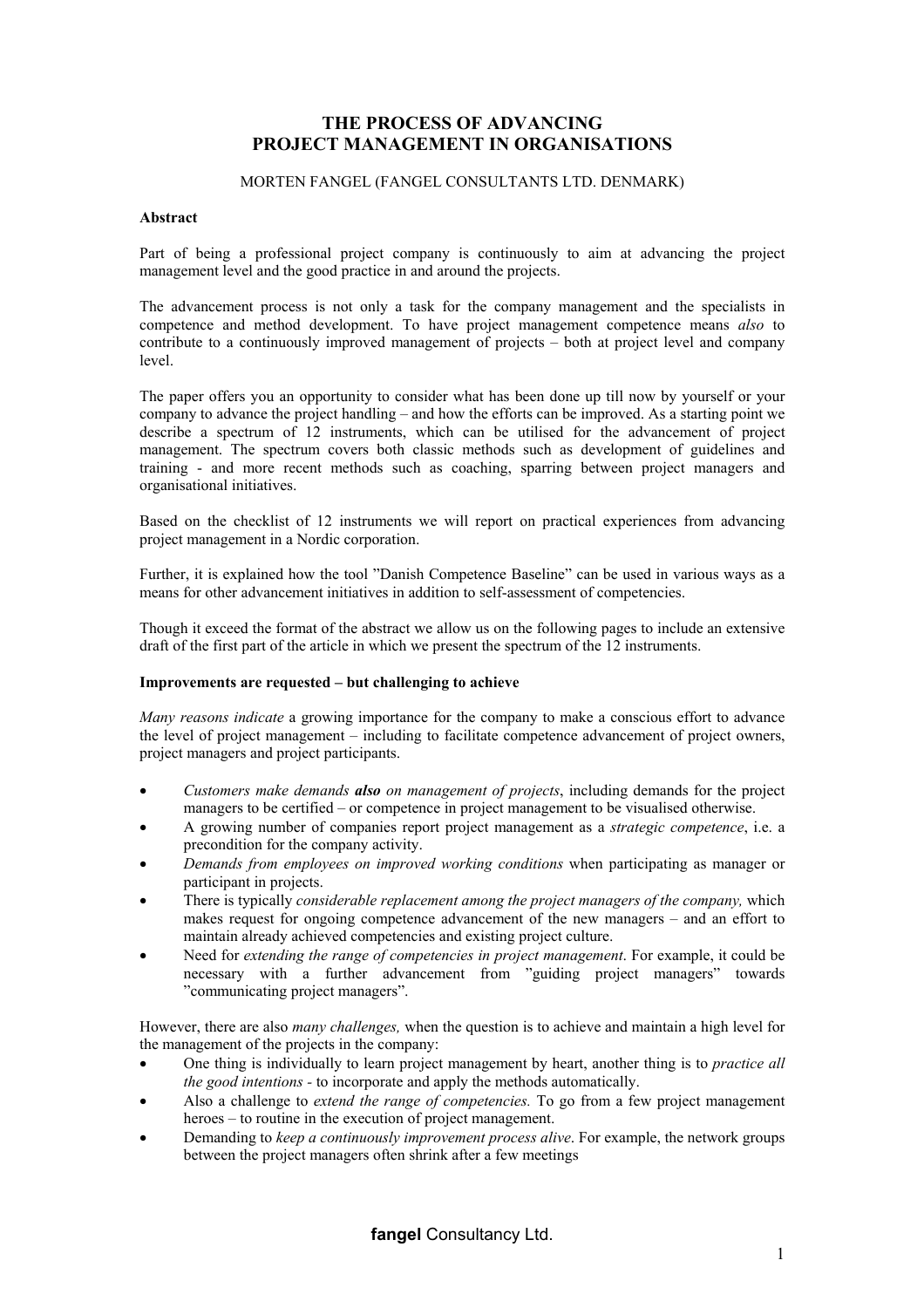- It is almost a "natural law" that the employees in an *organisation relapse into the "line behaviour"* – if the project concept including project management is not continuously "advertised".
- Project orientation is a question of *changing the power structure in the company –* per definition a challenge.

Summing up, advancement and maintenance of the project management level in the company is very often a more challenging task than expected. Partly because of the mentioned challenges – partly because good handling of projects is a matter of experiences and methods, but also a matter of modification of behaviour and adjustment of self-knowledge, both at managers, project managers and participants.

## **Managing the PM advancement process**

So much about the reasons for an applied approach in order to advance the project management and project culture of the company. First step is to consider how an aiming of advancing the company project management can be defined and organised.

The task of advancing the level of project handling can be regarded more or less broadly.

- One possibility is to open up for initiatives, e.g. ad hoc participation in external courses and ad hoc introduction of new methods and tolls.
- Another is to make a coherent aiming based on a requirement analysis and with focus on establishing methods and tools as well as organising relevant courses.
- A third possibility is to aim at a total development process where the aim is to advance the *exercised* competencies of project management and to achieve real improvements in practice.

We also suggest that you characterise your company's present method for aiming at improving project management in the scheme below and how the task is expected to / should be approached in the future.

| Managed by a unit<br>in the organisation<br>e.g. a project office |                                         |                                                                              |                                                                                   |
|-------------------------------------------------------------------|-----------------------------------------|------------------------------------------------------------------------------|-----------------------------------------------------------------------------------|
| Handled as a project<br>across the organisation                   |                                         |                                                                              |                                                                                   |
| Handled in the existing<br>line organisation                      |                                         |                                                                              |                                                                                   |
|                                                                   | hoc<br>Ad<br>courses<br>methods / tools | and Advancement<br>process<br>on methods / tools and<br>appropriate training | Development process<br>on competencies and<br>incorporation<br>of<br>improvements |

*Scheme for characterising the respectively present and future definition and organisation of the aiming at advancing the project management in the company.*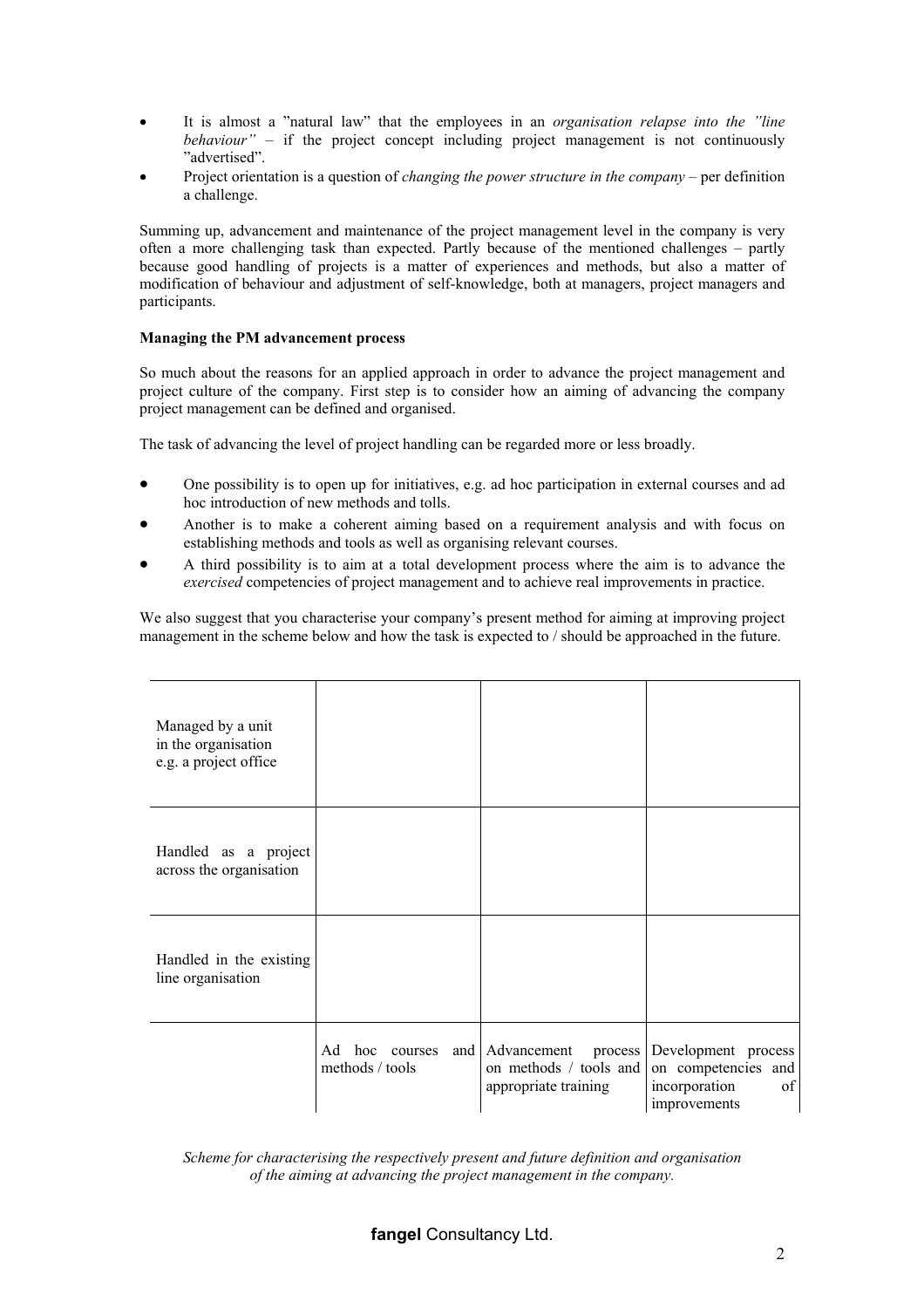The three alternatives also reflect how many large companies have changed the way of improving project management stepwise: First step is to make single initiative based on the idea that project management is something that just has to be learned and perhaps supported by some tools. Based on recognition that the effect of ad hoc initiatives has been very modest, more integrated processes have been implemented, but still with focus on courses and methods. As this type of aiming also might have a limited effect on exercised competencies you could choose to attack the task as an innovative process. Such a process could contain elements from the other methods, but the charge is on changing the real handling of projects. Concerning the organisation of initiatives for advanced project management there are three alternatives:

- One possibility is that the advancement process is handled in the *line organisation* including by the existing staff function concerning personnel development.
- Another possibility is to "*order project concept*" i.e. to handle the advancement initiatives as a cross-organisational project (but perhaps use the term process – to avoid a mixture of contents and concept).
- A third possibility is that a *unit in the organisation* – e.g. a project office – manages the processes and acts as a "Centre of Excellence"

Once more, we recommend that you characterise on the scheme the respectively present and future definition and organisation of the aiming at advancing the project management in the company.

Concurrently with passing from first to second and third definition of task also the requirement for organising the process increases. The arrow in the scheme links the typical characterisation of strategies today – and the typical characterisation of how the aiming on improved project management should be structured.

The entire advancement process can be divided into three main focus areas:

- *The entire advancement process* including process management, anchoring of the advancement and clarification of the advancement requirement.
- *The project level* including advancement of project methods, training of project involved, coaching of project managers, and assistance to project management
- *The company* level including promotion of experience communication, project managers career path, making organisational initiatives, developing portfolio management and evaluating advancement effect.

On the next page are listed methods for each of the mentioned areas. The scheme can be applied as a brut structure of content for the current type of processes / projects.

However, the scheme is not a proposal for a phase process or a milestone plan, although there are some logic behind the selected rank of listing. Both the relevant focus areas and methods as well as the timing are consider at the planning of a current improvement process.

The spectrum of means will also be examined. We also encourage you during the reading to consider the experiences gained from application of means, both in the Danish Air Material Command and Siemens.

Therefore we recommend to select some advancements and incorporate then by using a broad range of methods – and not rely on one single method – as for example new internal project guidelines that cover the main part of the advancement areas of project management. If you want to do everything, you turn up with nothing!

The simple way of controlling the process is to arrange a stepwise tactic, starting by approaching one focus area, then another etc.! However, you might loose the synergy – the momentum, the impact – that normally results in an effect on the practical project handling.

In all cases, it is a precondition that something is initiated, that somebody *assumes responsibility* for the agreed operations – and that the agreed advancement of project management in the company is controlled.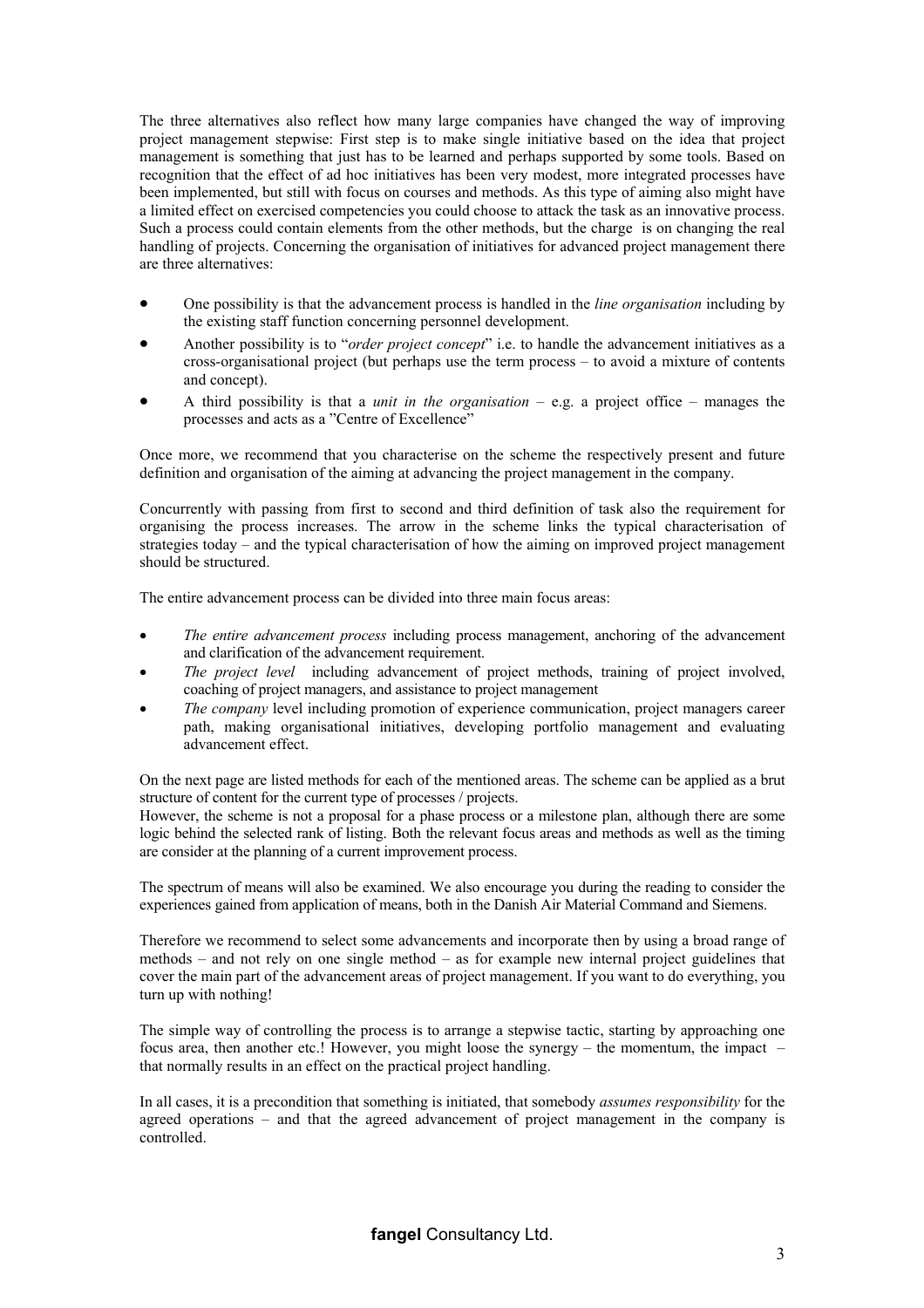# **Methods for advancing the management of projects**

|                       | 1                | Managing the PM advancement process                                                                                             |  |  |
|-----------------------|------------------|---------------------------------------------------------------------------------------------------------------------------------|--|--|
| Advancement process   |                  | Planning coherent advancement process                                                                                           |  |  |
|                       |                  | Establishing internal advancement group as initiators                                                                           |  |  |
|                       | $\overline{2}$ . | Anchoring the advancement process                                                                                               |  |  |
|                       | $\bullet$        | Anchoring the effort solidly at the company management                                                                          |  |  |
|                       | 3                | <b>Clarifying need for PM improvements</b>                                                                                      |  |  |
|                       |                  | Analysis of strong / weak points in the project handling                                                                        |  |  |
|                       |                  | Inspiration via conferences or introductory seminar / course                                                                    |  |  |
|                       |                  | Benchmarking as to other companies / projects                                                                                   |  |  |
|                       |                  | Evaluation of total level of maturity as to project culture                                                                     |  |  |
|                       |                  | Suitable improvements of the management of projects in brief                                                                    |  |  |
|                       | 4.               | Developing project management methods                                                                                           |  |  |
|                       | $\bullet$        | Project guidelines with focus on improvement                                                                                    |  |  |
|                       |                  | Paradigm for project manual with forms                                                                                          |  |  |
|                       |                  | Platform for virtual communication in the projects                                                                              |  |  |
|                       | $\bullet$        | References to good examples and experienced colleagues                                                                          |  |  |
|                       | $\bullet$        | Method description in literature or course maps                                                                                 |  |  |
|                       | 5.               | <b>Training project personnel</b>                                                                                               |  |  |
|                       | ٠                | Internal basis courses for project managers, project participants and project owners                                            |  |  |
|                       | ٠                | Extended training courses for project managers                                                                                  |  |  |
|                       | ٠                | Course sessions incorporated in current project process                                                                         |  |  |
|                       | 6.               | <b>Coaching of project managers</b>                                                                                             |  |  |
|                       | ٠                | Focus on planning and evaluation of the project management                                                                      |  |  |
|                       |                  | Sparring / coaching of the project manager during the project process<br>Review / audit of the management effort in the project |  |  |
| Project level         | ٠<br>7.          | <b>Assisting project management</b>                                                                                             |  |  |
|                       |                  | Facilitator at organisation of introductory / start-up seminars                                                                 |  |  |
|                       | ٠                | Project guides assist in the daily routine                                                                                      |  |  |
|                       | $\bullet$        | Facilitator at the final evaluation of the project handling                                                                     |  |  |
|                       | 8.               | <b>Facilitating exchange of experiences</b>                                                                                     |  |  |
|                       | ٠                | Rules for learning and communication concerning management of projects                                                          |  |  |
|                       |                  | Internal forum / network for project managers and other involved                                                                |  |  |
|                       |                  | Participation in seminars / symposia - prepare and give lectures                                                                |  |  |
|                       | 9.               | Project managers' career path                                                                                                   |  |  |
|                       | ٠                | Certification as lever for competence development                                                                               |  |  |
|                       | $\bullet$        | Ensure status via formal career path for project managers                                                                       |  |  |
|                       | 10.              | Changing company organisation                                                                                                   |  |  |
|                       | $\bullet$<br>11. | Project office as initiator and support for advanced handling<br>Advancing portfolio management                                 |  |  |
| Project company level | ٠                | Prepare the scope of project orientation in the company                                                                         |  |  |
|                       | ٠                | Visualisation of all projects incl. the anchoring                                                                               |  |  |
|                       |                  | Prepare priority and reporting of the projects                                                                                  |  |  |
|                       | ٠                | Management pro-active role as to the projects                                                                                   |  |  |
|                       | 12.              | <b>Evaluating effect of PM advancement</b>                                                                                      |  |  |
|                       | ٠                | Systematic estimate of short and long term effects                                                                              |  |  |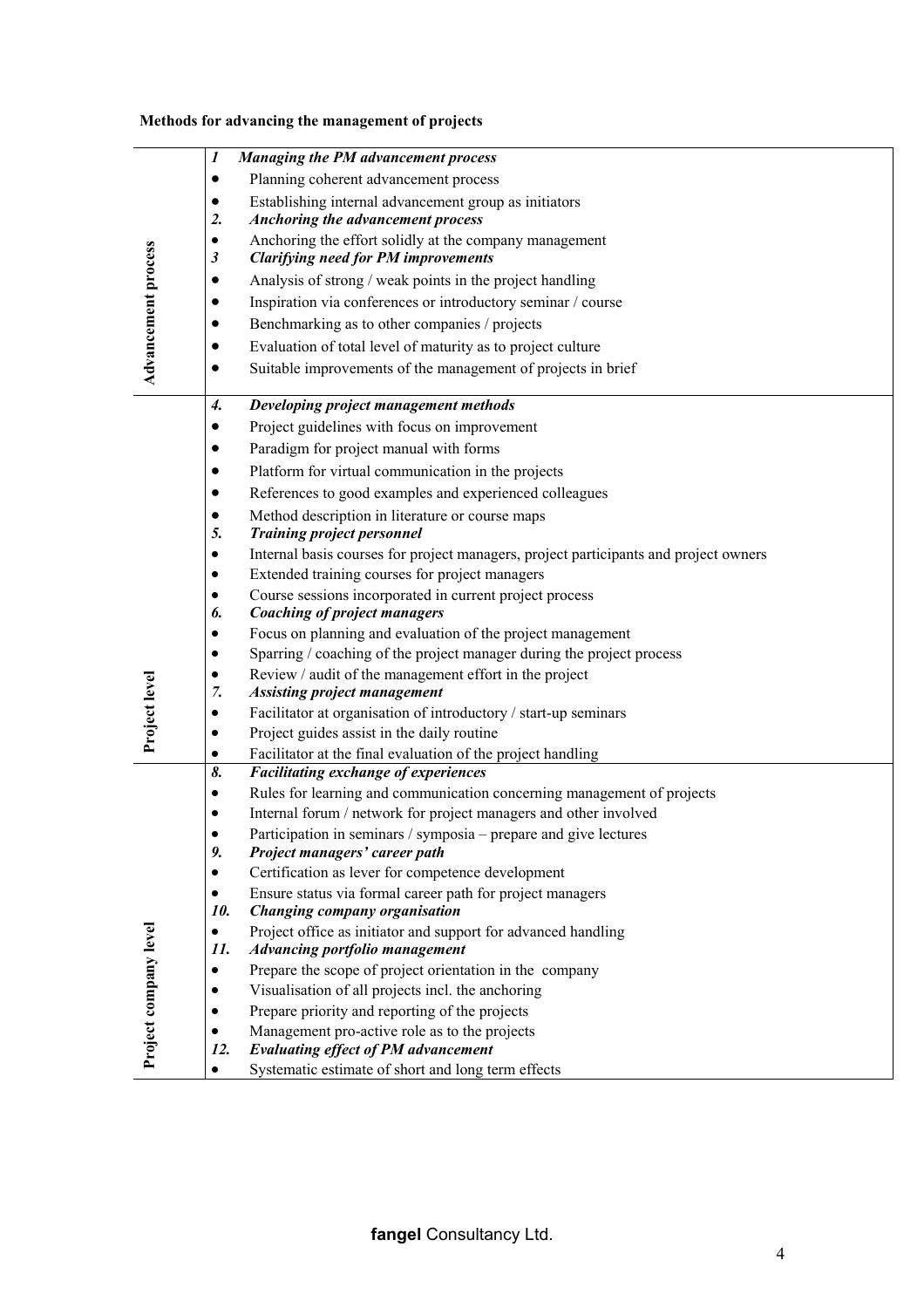In general we recommend to apply a *broad range of focus areas / methods* – to facilitate that the requested advancement also takes place in the practical exercise of project management. However, we have learned from experience that the effect is increased if the advancement process has focus on *achieving selected advancements*.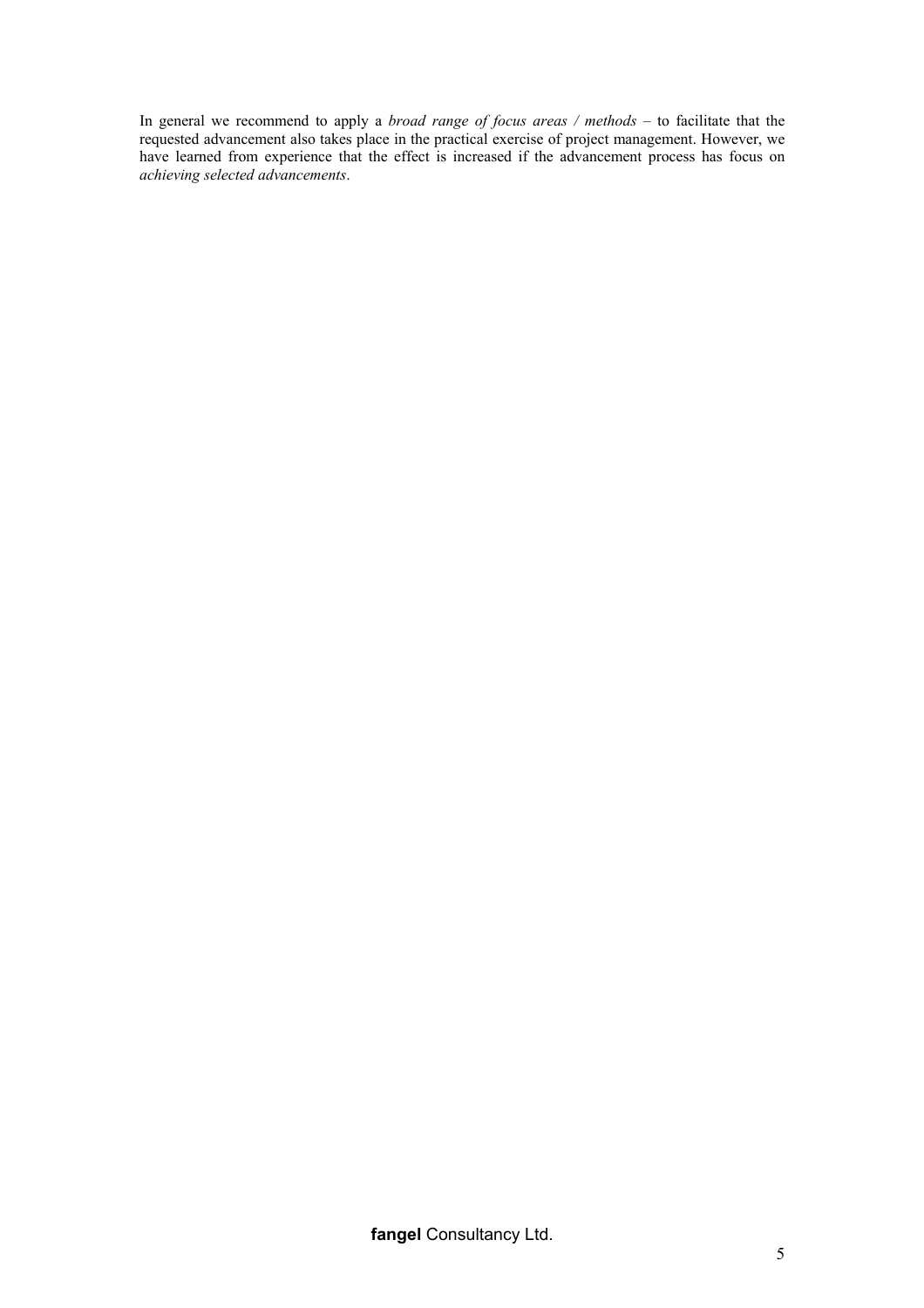Further, we recommend that all processes are closely *linked to the management of specific projects* and project portfolios – and that a stepwise process takes place anchored in and based on visible results and achieved effects

The following sections advice on how to practice each of the other 11 focus areas / methods.

#### **Anchoring the advancement process**

It is important with an anchoring upwards and outwards in the organisation to achieve a real impact of the advancement process.

Concerning the *managerial anchoring upwards* it is a question whether it basically is a management responsibility to develop the competencies of the organisation. The management must ask for advancements – you get what you go for and control.

However, it is not that simply to achieve the ownership of the management because an aiming at improved project handling typically also will intervene in the management's own concept of management. Simultaneously with a guiding role in the process the management will also become a *target group* for a development process.

A "mechanic management" of the process is not enough. Especially in the introductory phases the management must spare time for involvement in an "organic management" of the process.

It is also *useful with a broad involvement of project managers* and other key persons in the development process. This will promote real acceptance and give opportunity to practice the development. The involvement can also contribute to the training and facilitation of exchange of experiences.

The basic method is to meet both the management and the participants at their current level – and to visualise which values an improved project management will present.

A practical method is to create *involvement via seminars* that may function as a visible backbone in the development process – and also has proved to be a suitable method for encouraging managers and resource persons to accept ownership in the process.

#### **Clarifying need for PM improvements**

It is hardly breaking news that it is useful to describe the need or problem that has triggered the company to initiate advanced management of projects. Anyway, it is surprising how little effort has been made to clarify the requirement – before more specific methods are applied.

During the requirement clarification it is essential to clarify *importance* of the advancement process in the company. Has advanced project management

- any strategic consequence for which tasks the company can handle,
- any tactical consequence for improved handling of the specific project
- or has it operational consequence – in line with other skills?

Typically, the company management, the project managers and project participants are well aware of the problem and know what should be done. Good project management is simply systematised common sense! The challenge is to do what we know is "right" and to drop "wrong" conduct! *To make common sense common practice!*

A broad participation and a brief wording of what is already common knowledge could result in advanced projects.

A more *systematic evaluation of the maturity* concerning management of projects can be made based on the 31 method competencies as described in the "Danish National Competence Baseline". How professional is the management and is advancement needed? You can find the answer by clarifying your present stage – and the need for improvements. Or the evaluation could be made by use of the 10-step scale as described in the book.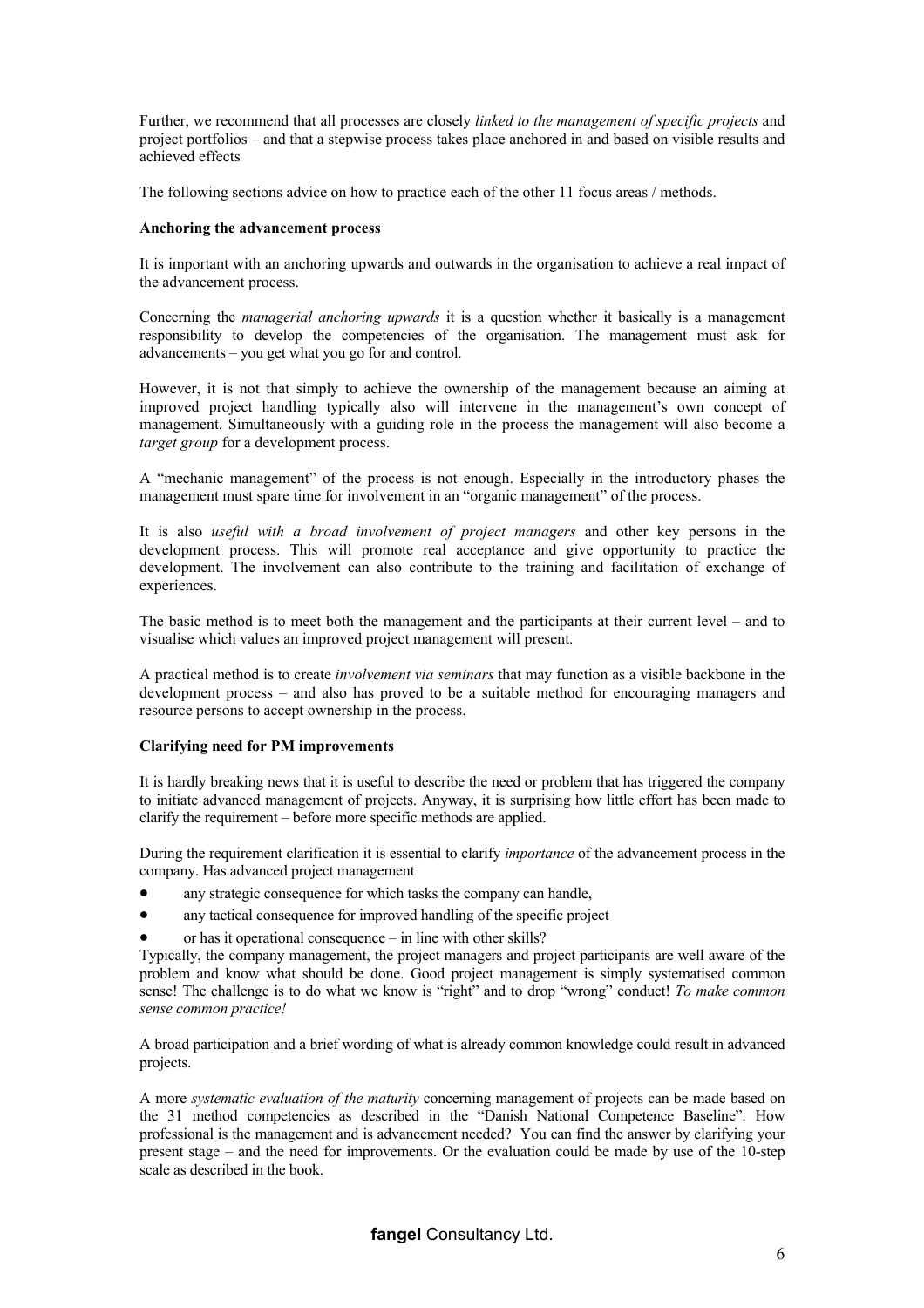A precondition for an application of this method is that the user has knowledge of the range of methods for project management.

It is further recommended as part of a requirement clarification to record examples on *best practice* for application of methods and tools in project management. This will specify the clarification of requirement and possibilities - and facilitate the anchoring.

## **Developing project management methods**

Choosing the proper level for the methods of project handling is an important task. The optimal for the users is that the methods with descriptions are both briefly and very specific – but also applicable in general across projects. Requirements that hardly can be fulfilled!

One solution could be to prepare guidelines for the entire company with focus on principles and rules – and also with focus on most important improvement areas.

For example, if it is accepted that the project start-up should remain an improvement area you could apply the principle that a project start-up seminar always should be organised in case of projects with some complexity / size. Another principle could be that the project owner should participate in the beginning and/or the end of the seminar as a minimum.

As a starting point for a profound *description of the methods* we recommend a graduation compared with the relevant management effort in the specific project. Distinguish for example between management concepts A, B, C.

Methods in *electronic concept* seem to break down former barriers for applying the methods from the fine ring binders in the company

Another tendency may be that the companies refrain from preparing an extensive "tool box" for project management. An alternative could be a simple project management model with references and links to recommended methods in literature and good examples in the company i.e. to establish project guidelines based on the existing knowledge.

The 31 method competencies in the "Danish National Competence Baseline" can be used as a "rack" for such a simple guidelines that mainly consists of references and links.

One of the advantages is an easier maintenance – compared with an internal, coherent "tool box". Another advantage is an almost free upgrading via new editions of external literature.

#### **Training project personnel**

.

.

Courses are the classic operation area – many development processes in the companies are started in this forum. However, the effect of such courses is sometimes *surprisingly modest*.

This seems especially to be the case with open, external courses. Unrealistic expectations could be one reason – a three-day course with test of a great number of methods do not enable the participants to a free juggling in own projects with all the methods.

It is difficult on your own to put the course learning into practical project handling!

As assessor at certification of project managers this is quite obvious.

The recommendations are to *link training activities with practical project management* as much as possible. Especially at the initiation of projects such possibilities are favourable.

It could also be stimulating if *demand for practising is raised* at courses / training of project management and / or if an examination takes place.

The effect of the training activities can be increased by designing internal courses based on an extensive requirement specification – both concerning topics and scope of learning.

Once more we refer to the "Danish National Competence Baseline" which could be applied for selection of important topics – and also be used to indicate the scope of learning on the 10-step scale. This includes the training process in general – but could also be practised for the individual participant.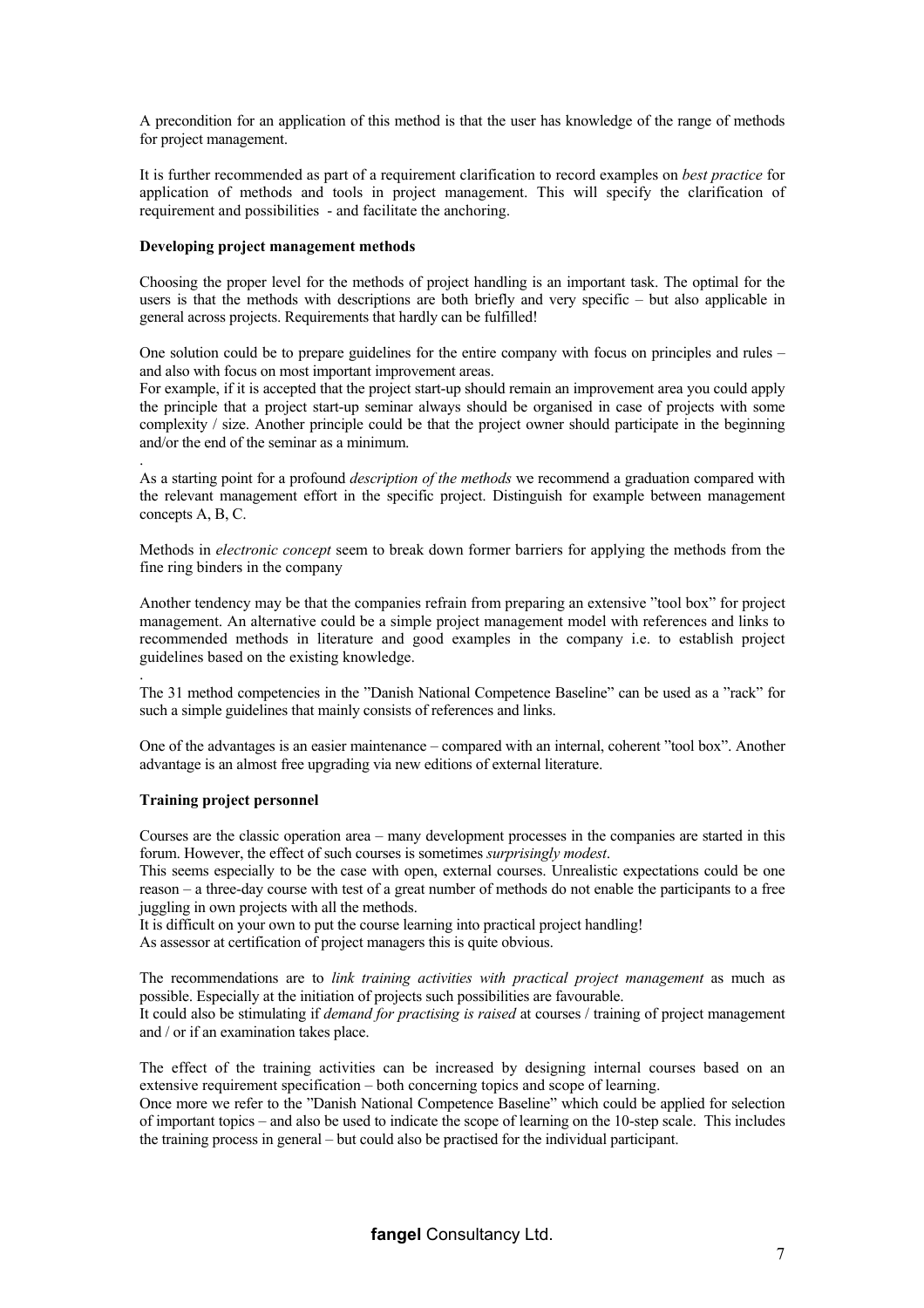## **Coaching of project managers**

A supplement – or alternative – to the training process is that the individual project manager has a coach or a sparring partner. We use the term coach if the aim primarily is to develop the competencies of the project manager - and the term sparring if the aim primarily is to improve a current management effort .

In both cases the aim is to assist the project manager in applying his common sense! As a pivot for coaching or sparring process we recommend that the project manager prepares a formal planning and evaluation of own management effort.

As starting point a formal review of the project manager's effort has character of control, which might be useful. We all have a tendency to produce what is demanded. Depending on how the review is initiated it could just as well serve as a structured coaching or sparring process.

As a possible method for coaching / sparring / reviews we refer once more to the "Danish National Competence Baseline" – both the method and the behaviour competencies.

#### **Assisting project management**

Further, to advance the levels the project management could be offered specific assistance at the more challenging stages of a project process. The assistance could take place at two levels:

- *Advising* or assistance for solution of project management tasks – e.g. preparation of risk analyses, an entire project basis, or a status report.
- *Facilitation* of the co-operation process at challenging stages  $-e.g.$  at organisation of the project start-up seminar or closedown seminar / meeting.

Assistance in connection with initiation of a project is also a matter of communicating experiences, while the "clay is soft" and it still might be possible to select an alternative approach than previously used for management of projects!

Another important task for the assistance is to make us stop and create a forum for focus and peace that can lead to learning and later be utilised.

The assistance could be given ad hoc between the project managers – or by internal or external consultants.

## **Facilitating exchange of experiences**

Now we have reached the "learning organisation" or "knowledge management" concerning management of projects. The ultimate dream is that it becomes a culture for the company that the project managers communicate gained learning – and that new knowledge on project management is looked up when needed. However, this is seldom the case in a hectic everyday life, where the current challenges in the projects take all attention and even more.

Typically, specific "mechanism" is required to ensure that the communication of experiences takes place. At company level a *project forum / internal network* could be useful if somebody ensures the intensity and profit of the specific sessions.

A way of facilitating the profit is to stipulate that each participant formally *plans and evaluates own management effort* – as a combined logbook and activity plan for the project management. At the network meetings the project managers give sparring to each other in turn based on the logbook / activity plan. This ensures a more specific dialogue and is experienced more relevant than a free exchange of experiences.

*Registration* for certification in project management can also serve as a vehicle for both a continued activity and an intensified network between the project managers.

## **Project managers' career path**

A formalised career path for the project managers is a method to prevent good project managers to run